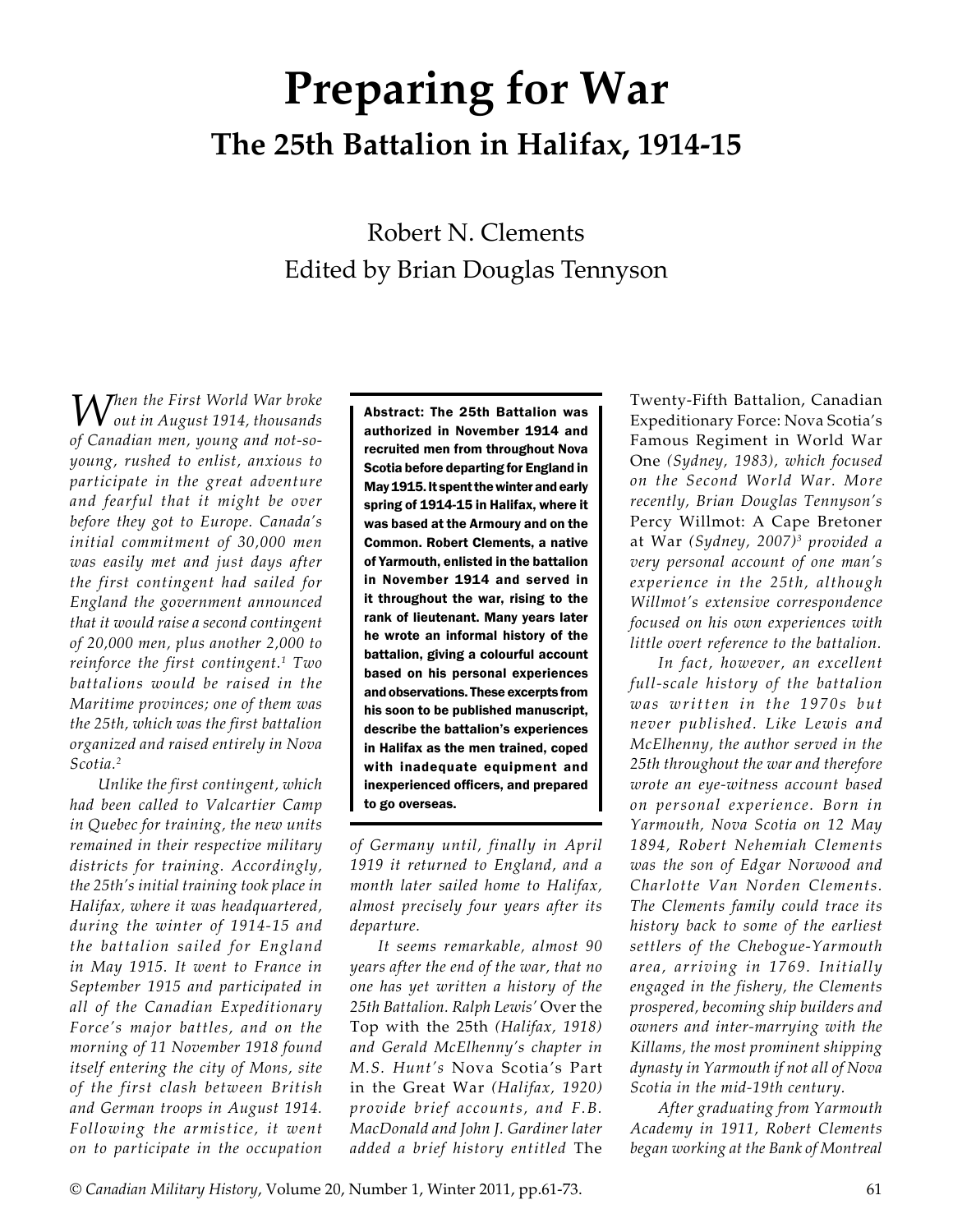*in Yarmouth but in November 1914 he enlisted in the 25th Battalion. He served in it throughout the war, going overseas in May 1915 and returning in May 1919. He was promoted to quartermaster sergeant of "A" Company in February 1915 and was commissioned in the field in September 1916. Mentioned in despatches in August 1917, he was wounded in August 1918, awarded the Military Cross and promoted to the rank of captain.*

*F o l l o w i n g t h e b a t t a l i o n ' s d e mo b i l iz a t i o n , h e r e t u r n e d t o Yarmouth and began his business career in a cotton mill which his* 

The 25th Battalion started recruiting at Halifax, Nova Scotia, following the call from Ottawa in November 1914 for men to form part of the Second Division, supplementary to the first Canadian troops already en route to England. The response was rapid and effective. Large numbers of men quickly came forward from every part of the province.<sup>4</sup>

Some recruits came from the docks and shipping in port, others from local militia regiments with a small amount of peace-time training. There were salt bank fishermen from Lunenburg and Newfoundland, farmers from the Annapolis Valley, coal miners and men from the steel works at Sydney and Glace Bay in Cape Breton, some as much at home in Gaelic as in English. From the southwestern countries came deep sea sailors and lumbermen, many with Acadian names marking their French origins. Others came from Cumberland and Colchester with early family origins in the dales of Yorkshire. More men arrived from Antigonish and Pictou, where the landing of the original settlers from the famous ship *Hector* was still a sacred memory.

At that time British consuls in the New England states, being resident in a neutral country, could not do any *grandfather had helped to establish and which was then the major employer in the town. He subsequently moved to Montreal, remaining in the textile business and in 1931 founded a textile machinery sales agency. Upon his retirement in 1965 he wrote "Merry Hell," his history of the 25th Battalion. He subsequently revised the manuscript in 1975-6 and donated copies to the Public Archives of Nova Scotia and the National Archives of Canada. He died at Camp Hill veterans' hospital on 31 January 1983.*

*C l e m e n t s ' u n p u b l i s h e d manuscript has languished in the archives for more than 20 years but* 

*remains unpublished. These excerpts from the early chapters provide an exceptionally lively personal account of the formation and early training of the 25th Battalion in Halifax during the winter of 1914-15 and include many colourful anecdotes never previously told that reveal much about the energized chaos of that period. It is presented exactly as Clements wrote it except that I have corrected his appalling spelling and eccentric grammar, combined paragraphs to make the text flow more smoothly, and omitted some peripheral material. I have also added explanatory footnotes where they seemed necessary.*

active recruiting. They did, however, direct several small groups of Britishborn young men to Halifax. Some went right on through to England but quite a few enlisted in the 25th Battalion where they found a ready welcome.

Recruits on arrival were checked by medical examination and if found acceptable were recorded by name and given numbers. They were then issued with two blankets, a mattress cover known in army language as a "palliasse," together with a pillow case of similar material. Both the latter were stuffed by the prospective soldier with straw from a large pile in a corner of the armory. Each was assigned to a company and given a bunk located in one or other of the hastily-prepared barrack rooms.

At first there were not any uniforms. The men paraded and were given preliminary drill instruction as they stood on arrival. Gradually, uniforms began to appear from that mysterious source, the quartermaster's stores. The NCOs got first pick as usual. It was several weeks before the entire unit of some 1,200 men was completely and uniformly covered.

Each temporarily possessed two suits of Stanfield's "Unshrinkable" woollen combinations (quickly christened Stanfield's Unstinkables), two pair of woollen socks, one top shirt, one sweater coat, officially known as a cardigan jacket, one pair of pants, one regulation jacket, one overcoat (called a greatcoat), one cap, one pair of woollen gloves, and one pair of strong non-elastic braces to hold up the pants. A metal maple leaf cap badge plus two smaller collar badges and two shoulder badges marked "Canada" appeared about the same time.

Oh yes, one other item: the famous puttees, consisting of two long rolls of cloth some three inches wide, to be wound around the legs from boot tops to below the knees. It took long and painful training to acquaint the entire assembly with the proper system of applying these attachments. Some never did learn and one such became generally known as "Feather Legs." He was a smallish man with an "Old Bill" mustache and among other virtues he had a weak bladder, so care was always necessary to see that he was kept in the lower tier of bunks. One night he found relief in one of the company sergeant-major's boots, which had been carefully polished and set out near a hot water pipe to be kept warm for the morning. The resulting explosion provided a news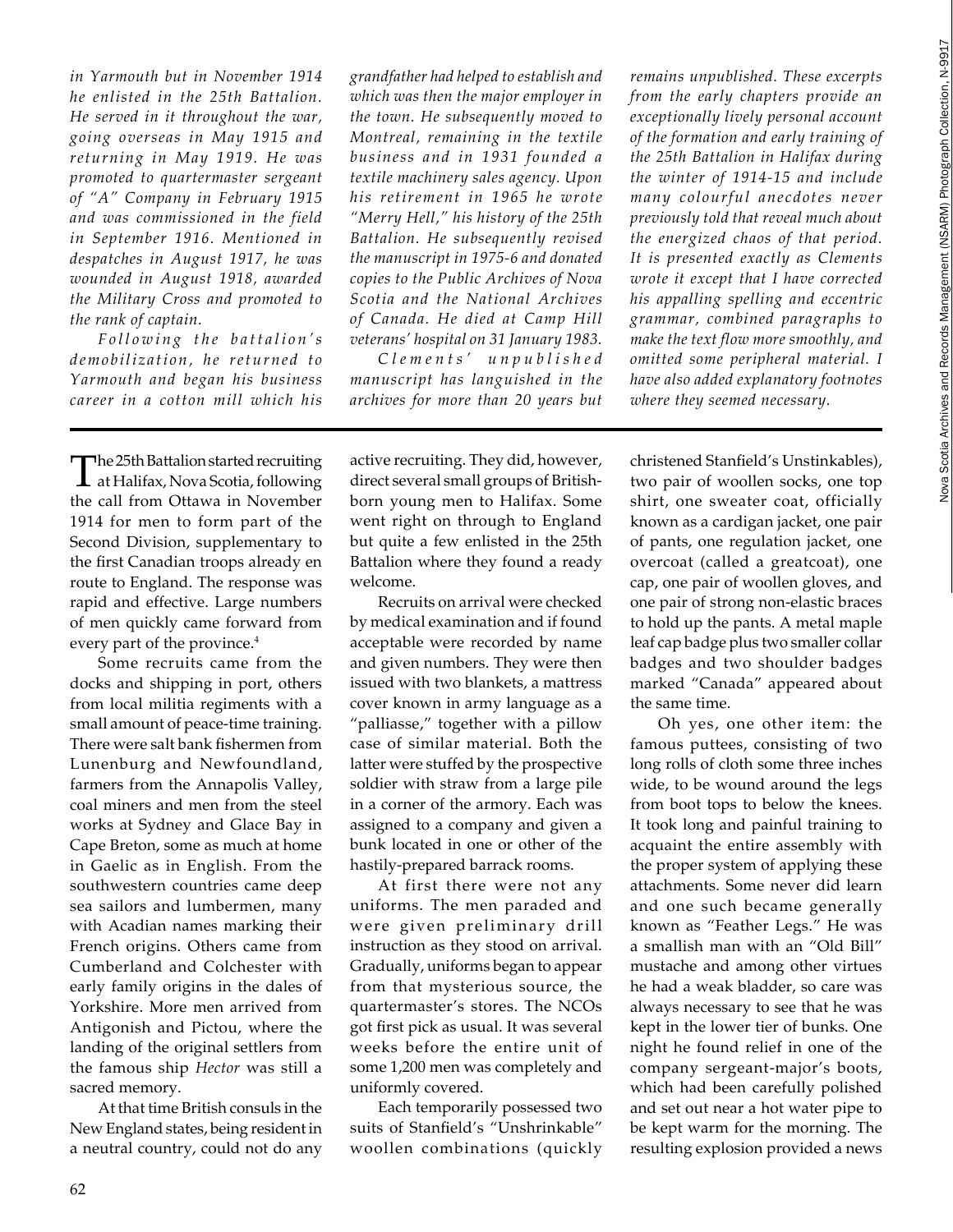

This postcard shows men of the 25th Battalion marching through Halifax, carrying their Ross Rifles, ca.1915.

item for the whole unit for several days thereafter but no one squealed in spite of considerable pressure and Feather Legs escaped the threatened dire punishment. He made the grade as far as England but it is not clear that he ever got to France. In any case he disappeared somewhere along the way and was never heard from again. The foregoing deed remains his one claim to fame.

The old army game of "one man one shirt" prevailed from the start. A small 5' 7" 135 pounder received with the quartermaster's blessing a garment large enough for someone 6' 2", weighing upwards of 200 pounds and vice versa. After much trading and help from Sergeant Jack Henry,<sup>5</sup> the regimental tailor and his staff, the unit gradually reached a point where it was reasonably fit to be seen in public. All civilian clothing was flogged for beer money to the second-hand dealers on Water Street or sent back to the old home for use by younger members of the family not yet old enough to enlist.

One of the main problems was boots. The current style for the welldressed young blade of those days was a brilliant yellow creation with sharply pointed toes, a sad choice for pounding the armory parade square and even sadder for training on the Common and the slopes of Citadel Hill during the snow and slush of a Halifax winter. Naturally, that is exactly what was issued to the troops. They came in large wooden cases and assorted sizes. Again, the usual scramble trying to match a size eight boot to a size eleven foot was followed by more horse trading and not a few unusual combinations, complicated further by the fact that several cases contained sample boots, all for one foot.

Winter was well under way. One hour outside completely wrecked the footwear of all so unfortunately exposed to the elements. The soles of that first issue were made of pressed paper, not even the cheapest leather. One soaking was enough to make them fall apart completely. Fortunately, most of the men had kept their own original boots. With these they managed to avoid becoming entirely barefooted. Others in desperation bought good stout boots from local stores with their own money. New supplies of better service quality and design effectively shod the battalion prior to leaving for overseas on May 20th, 1915.

Further items of presumed utility were issued early on. These included one heavy clasp knife (good quality), one each metal knife, fork and spoon, one cloth folder containing needles, thread and spare buttons (officially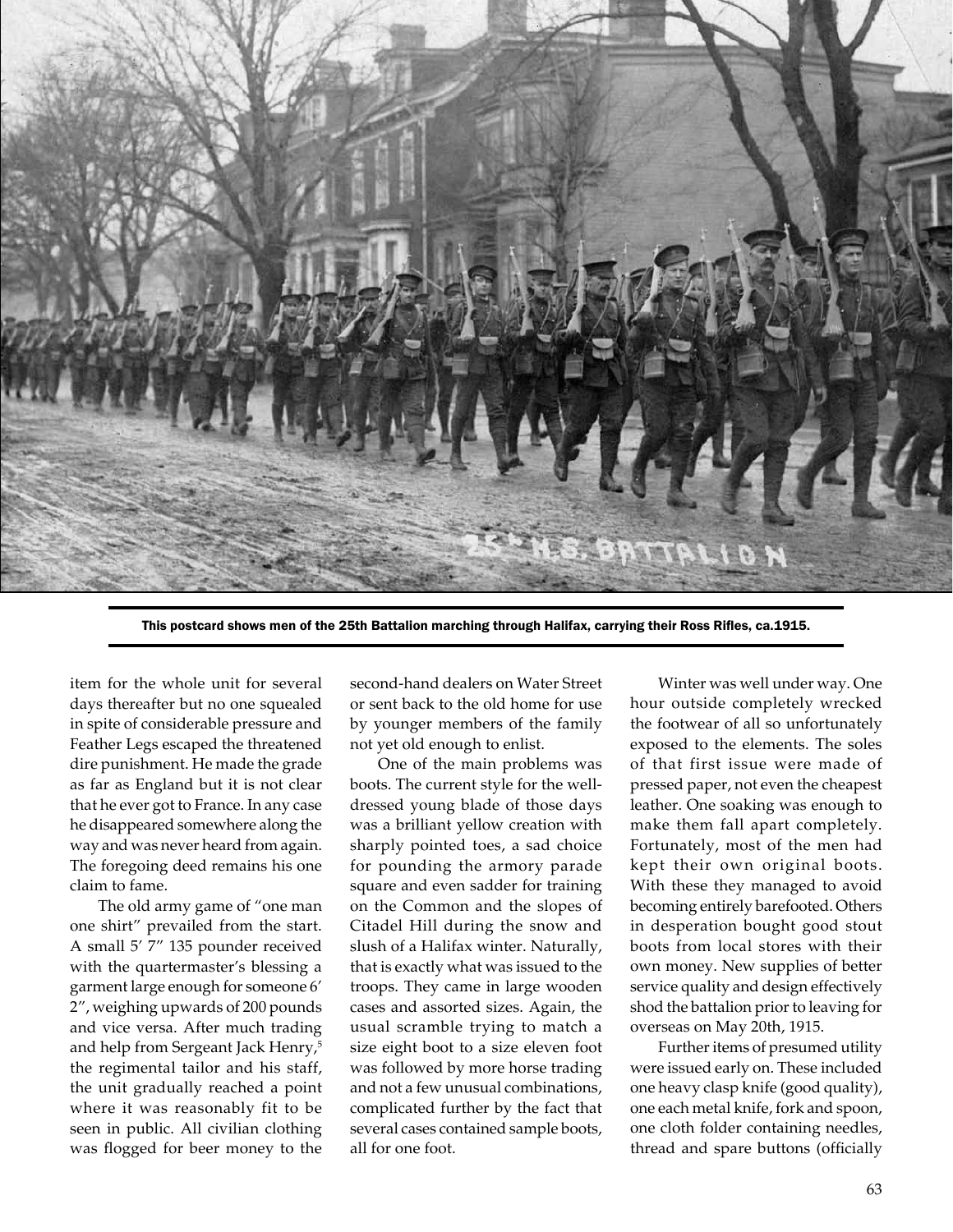described as a housewife, shortened by tradition to "Hussif"). Mess tins were not needed at that time. The troops were fed off enamel plates, with heavy mugs for tea, served in large mess halls in the basement of the armories building. Issue of rubber ground sheets was delayed until movement to England some months later.

Other extra items were razors and shaving brushes. These were real dillies. The blades were soft steel or tin, disgracing even the Woolworth stores of that era. It was impossible to cut even a soft piece of cheese with them. The brushes were made out of some sort of rope fibre. They fell to bits at the first wetting, another case of buy your own and like it. Many had safety razors but good straight razors were not uncommon. Unlike today's generation, most men knew how to use a straight razor without cutting their own throats or generally making an unholy mess of their chin.

A cloth roll arrangement was given out to carry the eating utensils, razor and brush and other small items. All this list plus such personal effects as the individual desired to retain were kept in a canvas kit bag supplied along with the bedding at time of enlistment.

Lacking any real war experience the authorities had to look for guidance to records of the South African war. After a few weeks of foot drill instruction and preliminary organization, the process of turning men into pack mules got under way. This involved issue of an outfit officially known as Oliver equipment. It comprised a leather belt and an assortment of straps in various shapes, all held together by buckles and rings. The ball pouch for ammunition fitted on the belt in front. A bayonet in scabbard also hung on the belt on the left side. The water bottle in its sling hung on the right side supported by a long strap over the left shoulder crossing the wearer's chest. A fabric haversack

for small items including emergency rations (one can of corned beef and a few rock-hard biscuits) hung on the left side over the bayonet position. Its strap crossed the chest in the opposite direction to the water bottle strap. These two straps effectively restricted the soldier's breathing, particularly when the bottle was full and the haversack loaded.

When complete, the man's kit bag carrying all his other possessions was supported on straps on his back. In full marching order it was expected that his blanket or blankets would be rolled and strapped on his load above the kit bag. Added to all this was the long Ross rifle (rated to weigh nine and a half pounds but actually more nearly twelve to fourteen pounds). How any man could be in shape for effective fighting after several hours on the road under such a load has never been clearly established.

Training with this equipment went some distance in separating the boys from the men. It brought out physical defects not evident through the medical examinations at the time of enlistment. Those who could not make the grade were honourably discharged and sent home. Their places were quickly taken by other new recruits.

This equipment was used throughout the training period in Halifax from November 1914 to May 1915. Taken overseas, it continued in use until replaced by the web model just a few days before movement to France on September 15th, 1915. It is certain that no man temporarily decorated and loaded with that Oliver equipment will ever completely forget it.

At the start the battalion was organized on the South African war model, with a headquarters staff and eight companies of about 120 men each. After some weeks this was modernized, changing to four companies of roughly 250 men per company, each then divided into four platoons.

Before the change, several interesting situations developed. According to tradition, each company commander was held responsible for preparing his own company payroll. Drawing the funds through battalion HQ cheque, he paid his own men. Whatever their other talents, most of these officers had little previous experience of such duties. Previous banking experience could quickly lift a private to three stripes and a sergeant's rank.6 This meant welcome relief from parade duties two days each week, to draw up the company payroll, go to the bank with the officer to count the money, and later pay it out to the worthy rank and file. Shortly after the change to four-company formation, a regular paymaster and staff were supplied from district headquarters and the company officers were relieved of that responsibility.

Rates of pay started with privates at \$1.10 per day, followed by lance corporals at \$1.20, corporals at \$1.35, sergeants at \$1.50, company quartermaster sergeants at \$1.65, company sergeant majors at \$1.75, and 1st class warrant officers at \$2.00. Rum was \$1.00 a quart. At a private's pay of \$7.70 a week he had about seventy cents for luxuries after providing for the necessities of his temporary situation. The claim was that there were fifty-seven barrooms in the city at that time, the same number as the well known pickles. Whether true or false, it made a good story. Certainly, there was not any lack of refuge for the weary in need of liquid refreshment and support.

# **Trial and Error**

The South African war had ended<br>about 12 years before the start of World War I. A number of the first recruits carried South African war medal ribbons and laid claim to some degree of combat experience and military knowledge. This led to some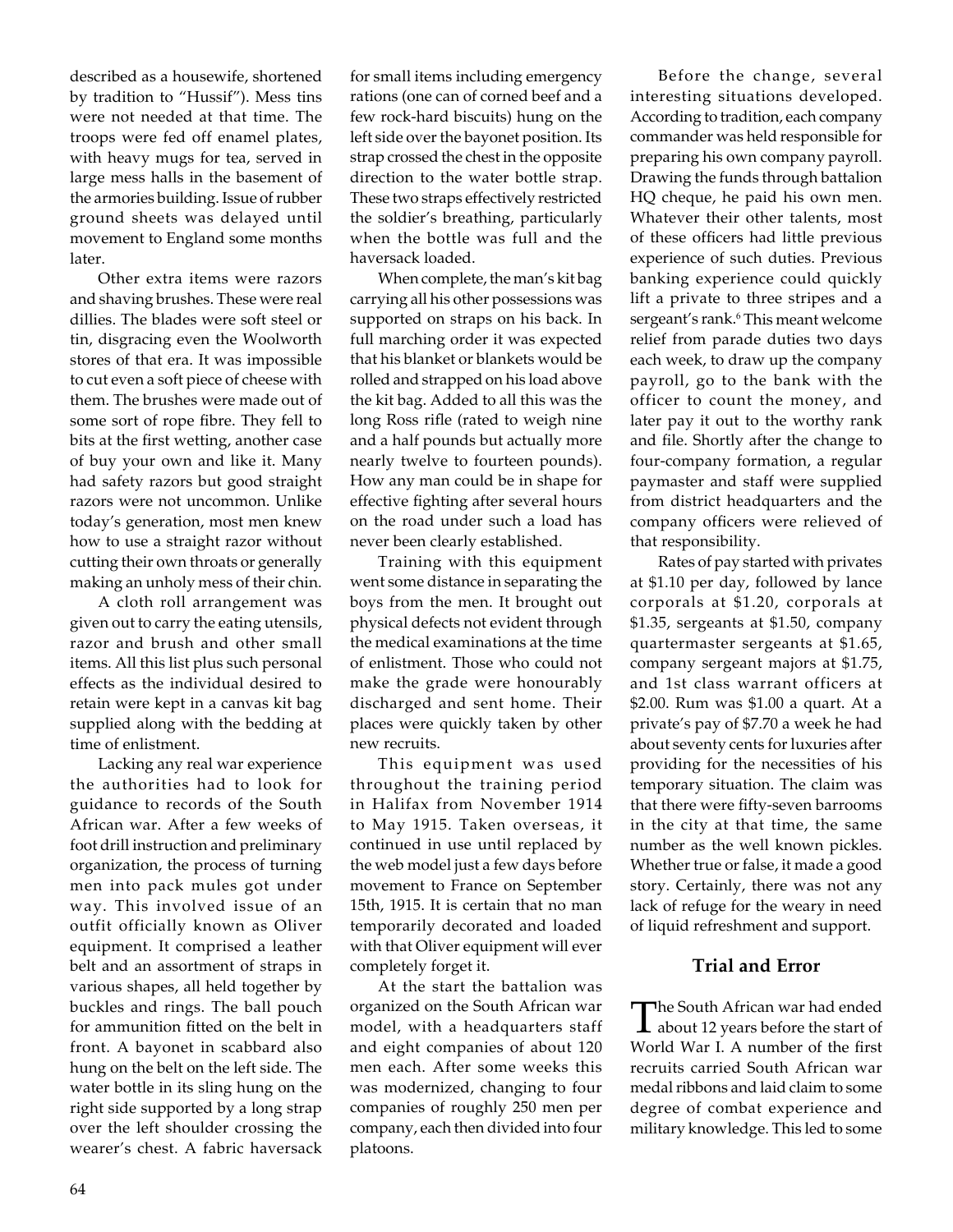early decisions which rather quickly required revision.

It was first thought that these veterans would be ideal candidates for non-commissioned rank. Quite a few of the early sergeants and corporals were selected from that group. A second group originally from parts of Great Britain also appeared to qualify for consideration, based on various terms of peacetime service in the regular British army. A fair proportion of both types really did make good. Their work helping in training the totally inexperienced majority should be recognized and acknowledged.

Alas, in spite of these advantages, quite a few were somewhat less than successful. For various reasons some had to be returned to the ranks. The history of one such South African worthy may be worth a brief review. Promoted to sergeant's rank, he was given charge of a squad of men from Cape Breton who were still in civilian clothes. Out on the Common in front of the armory building, under his officer's supervision he started to teach them squad drill. When the officer was called to the orderly room in the main building to answer a telephone, the sergeant moved his men at the double well south along the drill area.

Here he halted them, removed his cap, and passed through the ranks taking up a collection. The recruits, yielding to his pressure, contributed reluctantly. This quickly changed to delight when the sergeant marched them smartly down a side street into the nearby barroom. After lining them up at the counter, he dumped the collection from his cap and ordered drinks all around. Additional donations were quickly forthcoming. A search party hastily organized following the officer's return finally located the missing group and persuaded them to return to barracks. Any possibility of further drill instruction that day had vanished. Result: one sergeant reduced to corporal and forty men confined to barracks for two days.

The second time the corporal, still acting as a drill instructor, tried the same thing he was caught before he could deploy his troops to advantage. That evening he took the proceeds to finance a two-day personal holiday. Finally apprehended by the military police, he was returned to the armoury under escort. Result: one corporal reduced to private, fined, and confined to barracks for two weeks.

A few weeks later a third breakout brought about his discharge and return to civilian life. That only lasted long enough for him to re-enlist in the 40th Battalion then organizing at Aldershot, Nova Scotia. When the 25th required a re-enforcement draft prior to sailing for England in May 1915, our hero returned with other 40th Battalion men.

To hasten the early organization program, two senior colour sergeant instructors from the RCRs [Royal Canadian Regiment] were attached to the 25th.7 Under their supervision all NCOs and junior officers were given intensive training. A series of lectures outlined their duties and responsibilities. NCOs were trained in special classes to act as drill instructors to the new recruits. All phases of military organization, starting with squad drill through company and battalion formations and movements were introduced and gradually perfected.

With the issue of the then Canadian army standard Ross rifles and bayonets, arms drill was started, together with training in the care and operation of this equipment. During the winter season it was not possible to practice with live ammunition at outside ranges. There were several shooting galleries in the basement of the armory where service rifles loaded with light powder gallery ammunition could be safely used. In addition to drill movements carrying rifles on parade and in training

marches, good progress in actual shooting and firing exercises with related instruction was possible. When the weather cleared in the spring the men were taken in suitable groups to outside ranges for more advanced training with full load live ammunition.

## **Manpower**

The medical examinations prior to enlistment were fairly effective as far as they went, but quite often failed to reveal at once a variety of physical defects. These came to light rather quickly under the strains of the hard training which followed. Some wastage developed from the start. In all such cases these men were given honourable discharge and returned to their homes without delay.

There were other reasons which caused some loss of personnel and need for replacements. Continued bad conduct in a small number of instances resulted in dishonorable discharge and return to civilian life. The very few cases of desertion resulted in severe punishment when the offenders were caught and returned. A few got away completely and were never seen again, at least as far as any 25th Battalion record can be traced. Most of the losses were due to physical breakdown. Where bad conduct or desertion did develop it was usually due to inability to adjust to military discipline and the restrictions of army life.

There were many other reasons for desertion, some of which may seem hard to believe. For some time after the battalion was organized there were strong barrack-room rumours suggesting an early end to the war and forecasting that the 25th would never go overseas. Weeks passed without any definite indication of early movement. Two men of Scottish origin decided they would not wait any longer and disappeared without a trace.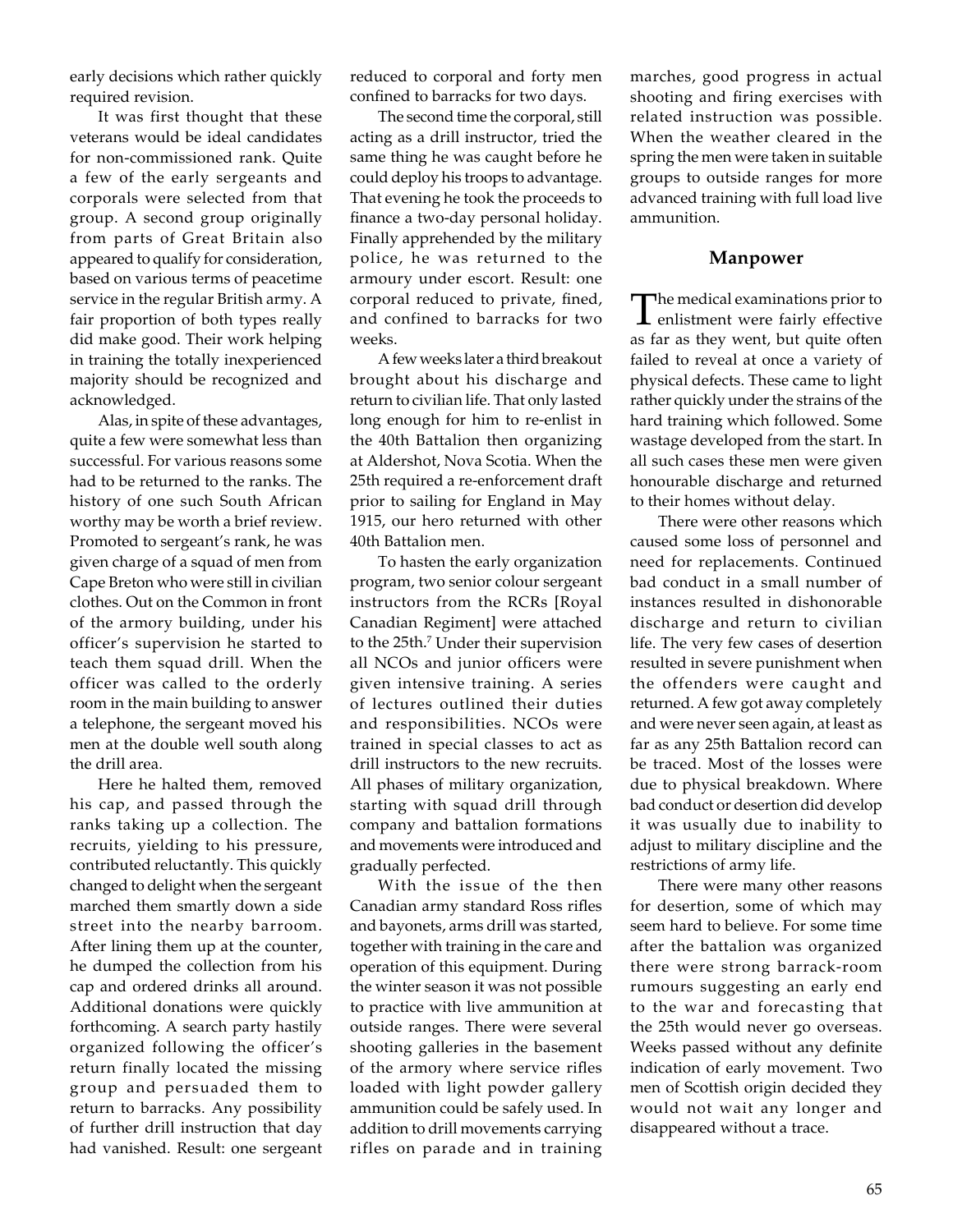At this point it is necessary to temporarily and briefly turn ahead to the early months of 1916. By that time the 25th had moved from Halifax to England, completed training there, and moved to France in September of 1915. Since then they had been steadily engaged in trench duty in the Kemmel sector at the south flank of the Ypres salient. At least a year had passed since the departure of the two Scotch lads. On a trip out of the front line to a tent camp in reserve near Locre, the men over the wire fence in the next section of tents were a

seamen on a freight ship for Britain. With seamen rather in short supply, no questions were asked.

Immediately on arrival they made their way to Scotland and enlisted with the Gordons. The action they got was quite a bit faster and more than they anticipated. In exchange for the Dardanelles tour, they had given up the Canadian rate of pay of \$1.10 per day, equal to about five shillings and sixpence, for the British rate of little more than one shilling, possibly worth some thirty cents Canadian. To a good Scotsman

in shaving, washing and cleaning clothing and equipment, preparing for the daily parade of the whole battalion in platoon and company formation.

All men were required to shave daily. No excuses were accepted for lack of attention to this detail. Clothing was expected to be brushed clean with nothing torn or out of place. Boots had to be thoroughly clean and polished. The same applied to belts and all other leather equipment worn on parade. All buttons and badges must be in place, with none missing.



"C" Company, 25th Battalion, Canadian Expeditionary Forces in front of Armouries.

battalion of the Gordon Highlanders.

They were newly-arrived in Belgium following evacuation from the Dardanelles disaster a few weeks earlier. There was much visiting back and forth between the two camps. Shortly after dark the first night, two kilted Gordons quietly enquired their way to the tents of "A" Company of the 25th. There, sharing whatever refreshment could be hastily procured, they told their story. Weary of delays and the uncertainties of the situation in Halifax and incidentally not too popular with their company commander, they had decided to hasten their personal quarrel with the Germans. They bought some second-hand clothes from a dealer on Water Street and then signed on as

the financial sacrifice was more of a blow than the other unfortunate results. There were one or two further visits before the 25th moved back for another tour in the front line.

There is not any record of later contact with these two heroes, or what their ultimate fate may have been. At least it showed that all deserters were not cowards.

## **Spit and Polish**

Early and sustained attention was<br>
given to personal cleanliness and correct military appearance at all times. After reveille, usually no later than 7:00 am, there was a brief PT parade followed by breakfast. From then until 9:00 am the time was spent

These, together with belt buckles and metal fittings must be cleaned and polished to an extra high shine. Rifles and bayonets when carried were to be completely cleaned, oiled and in first-class working order at all times.

At the 9:00 am parade a careful check was carried out by the company commanders and platoon officers. Any unfortunate offenders failing to pass inspection had their names taken and were booked to appear at 11:00 am at the company office for disciplinary action. A first offence of a minor nature usually was settled by a strong lecture. If carelessness and lack of attention continued the culprits were handed various periods of being confined to barracks. Exceptional cases were given one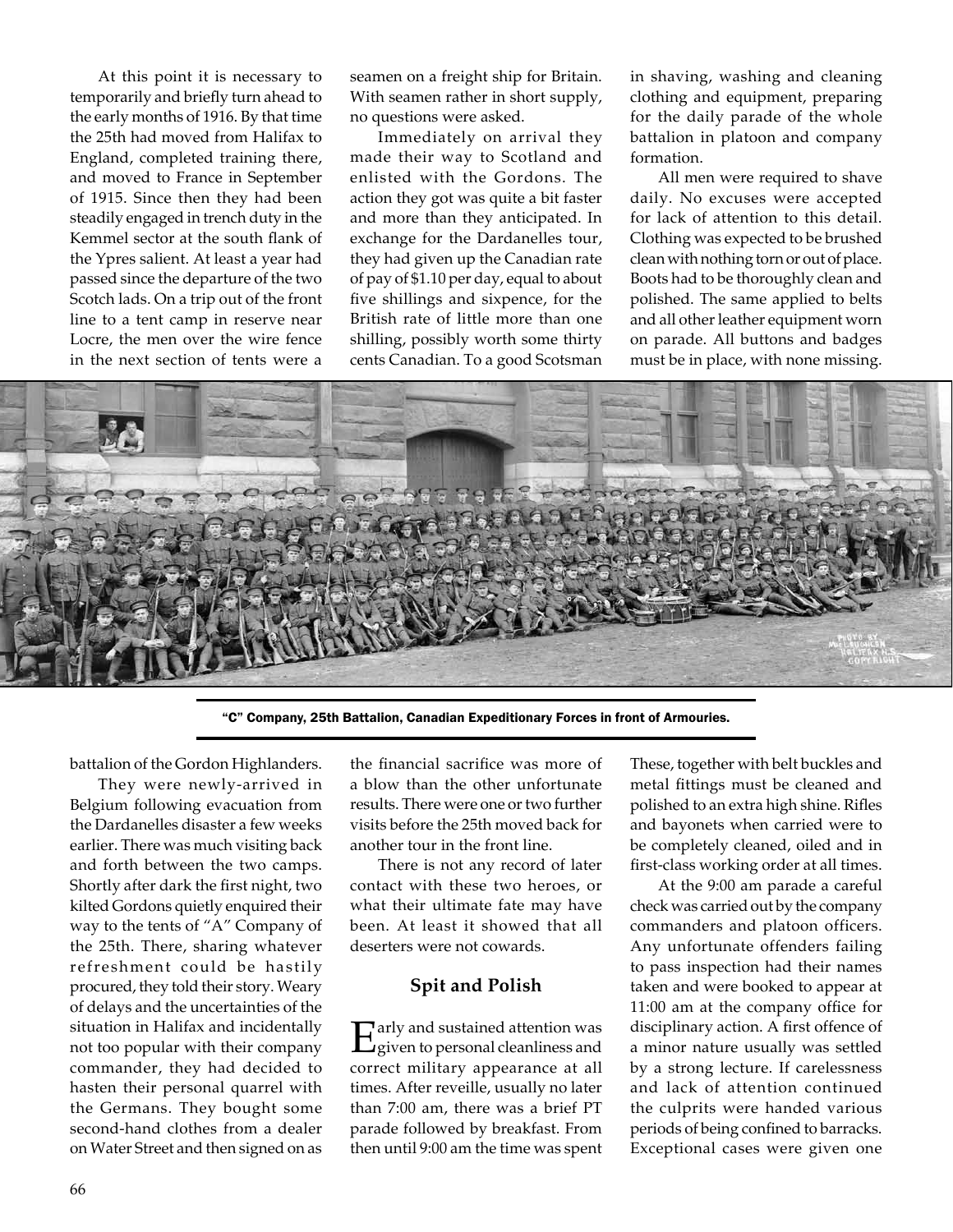NSARM Joan Lacroix Collection, 1977-240.1NSARM Joan Lacroix Collection, 1977-240.1 or more parades of pack drill. Both these types of punishment will be described in more detail further on.

Normal working days were from 7:00 am to 5:00 pm, followed by supper. All those not detailed for some duty, or being confined to barracks for their presumed or proven sins, were then free to go out and follow their own devices until 10:00 pm. Late leave until 12:00 midnight could be secured by a limited number each day. It had to be applied for and covered by a special pass issued from the orderly room. There were also a few men of Halifax residence who for a time were granted permanent sleepingout passes. These had to report back no later than 7:00 am each day.

There was only one official entrance and exit from the armory, through the front door on North Park Street. The guard room was located at this point. All men leaving or entering had to report to the sergeant of the guard. Part of his duty was to see that each man was properly dressed before passing through to the street. In this duty he was aided by the regimental provost sergeant stationed at the same post during most of the evening hours.

Clothing had to be properly worn, all buttons shining and fastened, no badges missing, belts in place, knitted woollen gloves on hands and not missing or in the pockets of their greatcoats. For a time, men were required to carry what were known as swagger sticks. These were short tapered sticks about two feet long, usually with a small metal cap at the top and a ferrule at the bottom. These were not a free issue and had to be purchased by the men themselves. The purpose was not really as the name seemed to suggest, to add a bit of swank to the soldier's appearance. It was simply that when he carried a stick in his hand he could not go along with that hand in his pocket, a practice which was considered to be most unmilitary. With stick

in left hand and right hand busy saluting officers along the route of his wanderings, the problem of sloppy appearance with hands in pockets was largely eliminated. Senior NCOs and officers carried full-length canes.

Under some conditions, sergeants when walking out also carried sidearms (bayonet in scabbard on the belt). This regulation concerning sidearms was cancelled by army order early in 1916 following a severe riot at Bailleul in France, near the Belgian border. NCOs' bayonets were snatched and used by some of the rioters. A number of serious wounds resulted before the fighting was controlled. No one from the 25th had any part in that particular trouble. The battalion was in the trenches some miles away at the time. Through the usual channels of the cookhouse chronicle and the latrine gazette they did learn most of the important details soon after.

#### **Guard Duty**

In the first few weeks the number of<br>qualified sergeants and corporals  $\blacksquare$  n the first few weeks the number of was limited. That meant that guard duty came around quite often. In spite of numerous rehearsals and instruction periods, the daily ceremony of changing the guard was for a time somewhat less than a finished military exercise. There was also the problem of teaching the men on sentry duty to make sure they knew their instructions and passed them on properly to their replacements when relieved. Usually the guard consisted of a sergeant, one or two corporals or lance corporals, and sixteen men. Four sentries were posted, one on each side of the armory. The other 12 were held in the guard room to control any prisoners and supply relief every two hours to the sentries outside.

At irregular intervals, once each twenty-four hours, the whole guard was turned out for inspection by the orderly officer of the day.

During his tour of duty he checked the condition of the guard room and prisoners' section. It was also customary for him to visit the sentries to see that they were carrying out their duties properly and understood their instructions. For the first few days the only arms available for the sentries were two old muskets of South African vintage. One of these was carried by the sentry on the beat on North Park Street in front of the building. The second was used by the man on the Cunard Street side. On the other two sides the sentries carried swagger sticks only.

One night the front-door sentry got curious and removed the bolt from his musket. He did not know how to put it back again. While seeking help from his friend on Cunard Street, they heard the orderly officer approaching, so quickly parted and resumed marching their beats. After the proper challenge the officer inspected the sentry and then demanded his musket, which the lad promptly passed over to him. This, of course, was completely contrary to correct military practice. The officer, in checking out this lapse, pointed out that he could have shot the sentry with his own weapon. The sentry replied politely while hiding a slight smile that the musket was not any good because "I've got the bolt in my own pocket."

The officer, being a good sport, called it a draw. He continued on his rounds but the story got around. In its way it made certain no other sentry was ever caught out by the same trick. Incidentally, that sentry returned with the battalion four years later as a commissioned officer with a fine combat record.

# **Guard Room Capers**

When the building was hastily<br>converted into a barracks it lacked a proper guard room. One was built inside along the wall near the front door. The structure was made of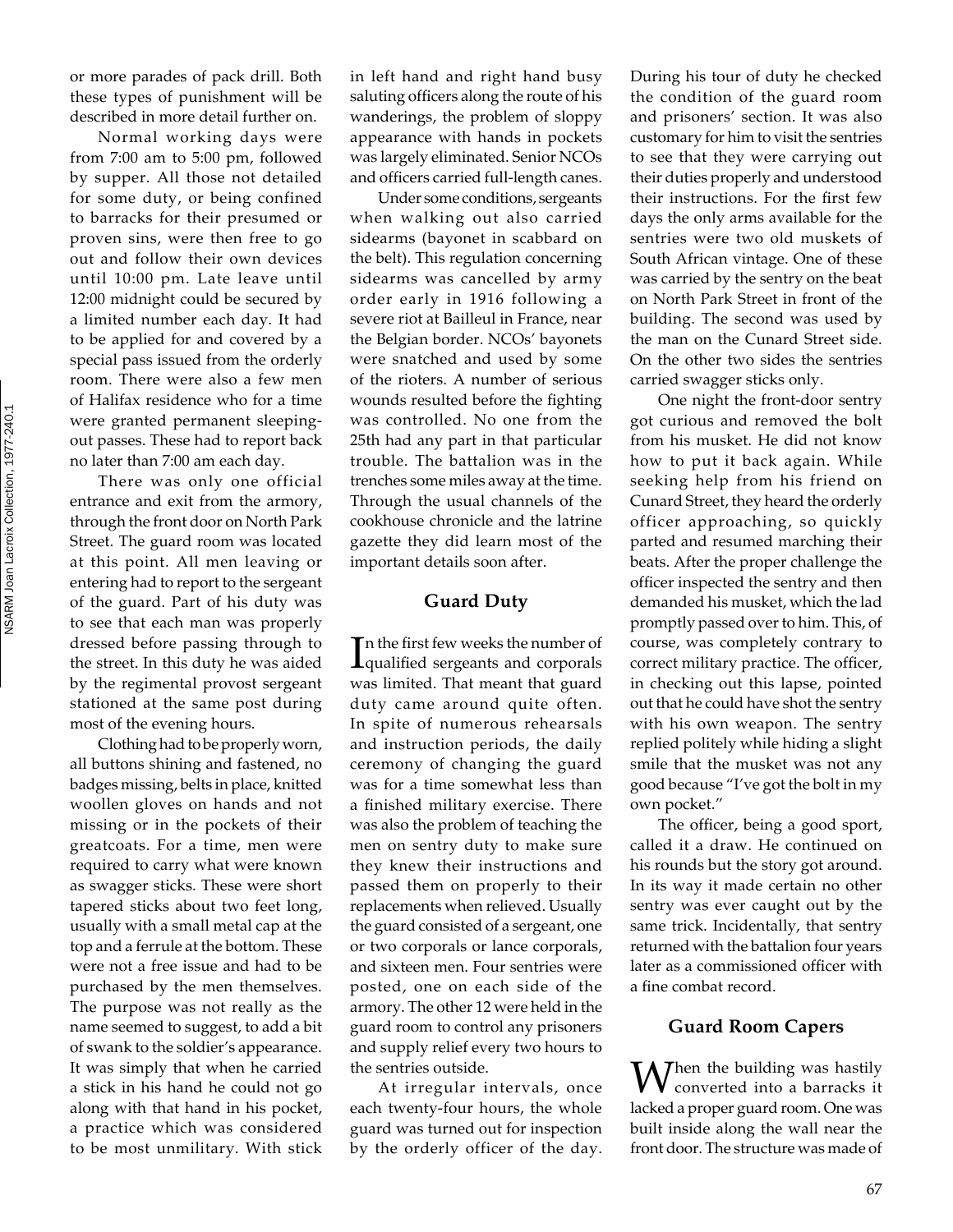matchboard about one inch thick and in two parts. The inside room held the prisoners and the outside section was the guards' quarters. The prisoners' section had a low sloping platform of wood on the floor for sleeping purposes. Blankets were provided but any idea of comfort was not part of the arrangements.

One pay night this section was well filled. The heat from the stove evidently took effect on several of the new arrivals, already somewhat unsteady from their earlier travels. Shortly after midnight a group on the inside worked the stove loose from its moorings. With a mighty heave they threw it right through the light wooden wall and out onto the floor. At that time the floor in the building was made of wooden blocks saturated with creosote.

When the stove burst open it scattered live coals in all directions and started many fires. Fortunately, there was good fire protection with water valves and sections of good hose nearby. The guard was at once fully engaged in controlling the fires. All the prisoners promptly departed through the hole in the wall, seeking the greater comfort of their regular bunks in the sleeping rooms.

After order had been restored and the fires extinguished the sergeant of the guard checked his record list of prisoners. It took all the rest of the night to locate them, one by one. When found, they were winkled out of their warm bunks to return to the now heatless confines of the prisoners' quarters. Next day the hole was fully repaired, the wall reinforced and a new stove installed. This time it was out in the guards' quarters. Only the pipe extended through the inside room, high up

along the ceiling. It gave out just enough heat to take off the chill.

## **Canteen**

A canteen of sorts was opened<br>along the wall at the back end of the main floor. It was operated under civilian management and control. Almost from the start this led to dissatisfaction. The men had good reason to feel they were being given poor quality at inflated prices. This developed into a threat to take matters into their own hands and tear the place to bits. Fortunately, the battalion command took some notice of these complaints. There were also adverse reports from the daily rounds of the orderly officers. Sufficient improvement was made to keep tempers under control.

At first the canteen operated dry but soon draft beer was made

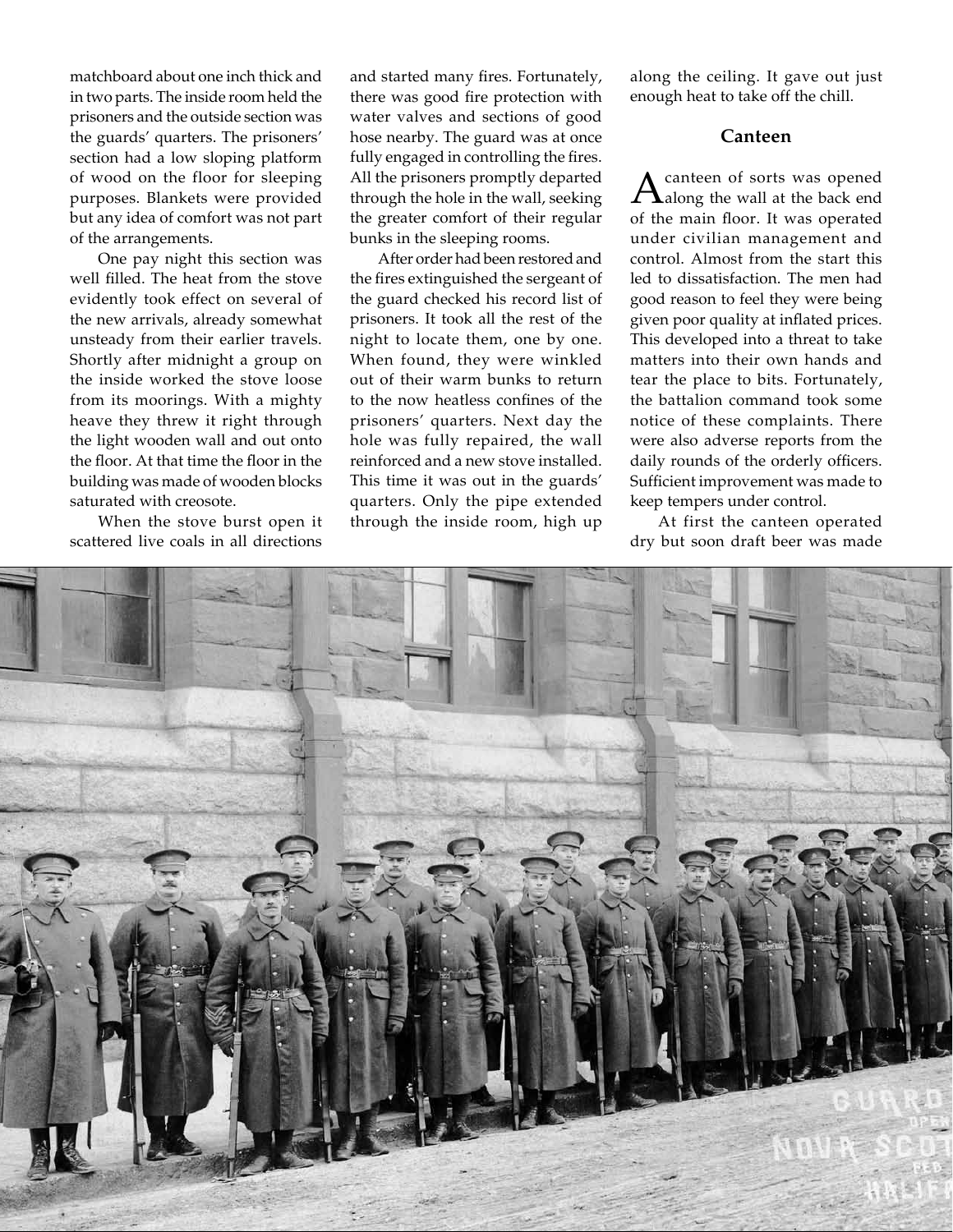available. Here again, poor quality and weak strength caused a raging protest which threatened for a time to get out of hand. A better grade of beer with a bit more authority was soon provided. This canteen operated and served its purpose until the departure of the battalion for overseas in May of 1915. It could never be rated any great success. Barely adequate would about fit its utility and operation. No doubt the financial returns were extremely satisfactory to the promoters.

# **Pack Drill**

The most common form of<br>punishment for minor offences was CB (confined to barracks). This did not involve being excused from any parades or instruction periods. It meant that unfortunates were kept in barracks after the day's work was over. To make sure they did

not slip out during the 5:00 pm to 10:00 pm liberty period, their names and numbers were lodged with the sergeant of the guard at the door.

Whenever the bugler blew the defaulter's call, they had to report near the guard room at the double, to answer their names at a roll call. For those whose transgressions were of a more serious nature, other methods of control were put into effect. For being absent without leave (AWOL), the sinners, whether following voluntary return or when caught by the military police, lost their pay for the time absent. They could be fined additional sums, depending on the length of time away and the seriousness of related breaches of military regulations.

Among other methods of bringing the more stubborn types down to earth, there was a system known as "pack" drill. These poor

souls, in addition to being confined to barracks, were paraded after the full day of general instruction. They were loaded down with all their equipment, including full packs and carrying rifles. Assembled in squad formation during evenings and weekends, they were marched up and down the length of the armory floor for periods of an hour or more with few rest breaks. A week or so of that treatment was enough to convince most of them of the error of their ways. As the battalion was sorted out and settled down to business, this form of discipline was discontinued. There were other more sensible methods developed for dealing with sinners where necessary.

It did not take long for the troops to adopt the old army code that "the only crime in the army was in getting caught." It was held clear that if caught, the punishment was to be

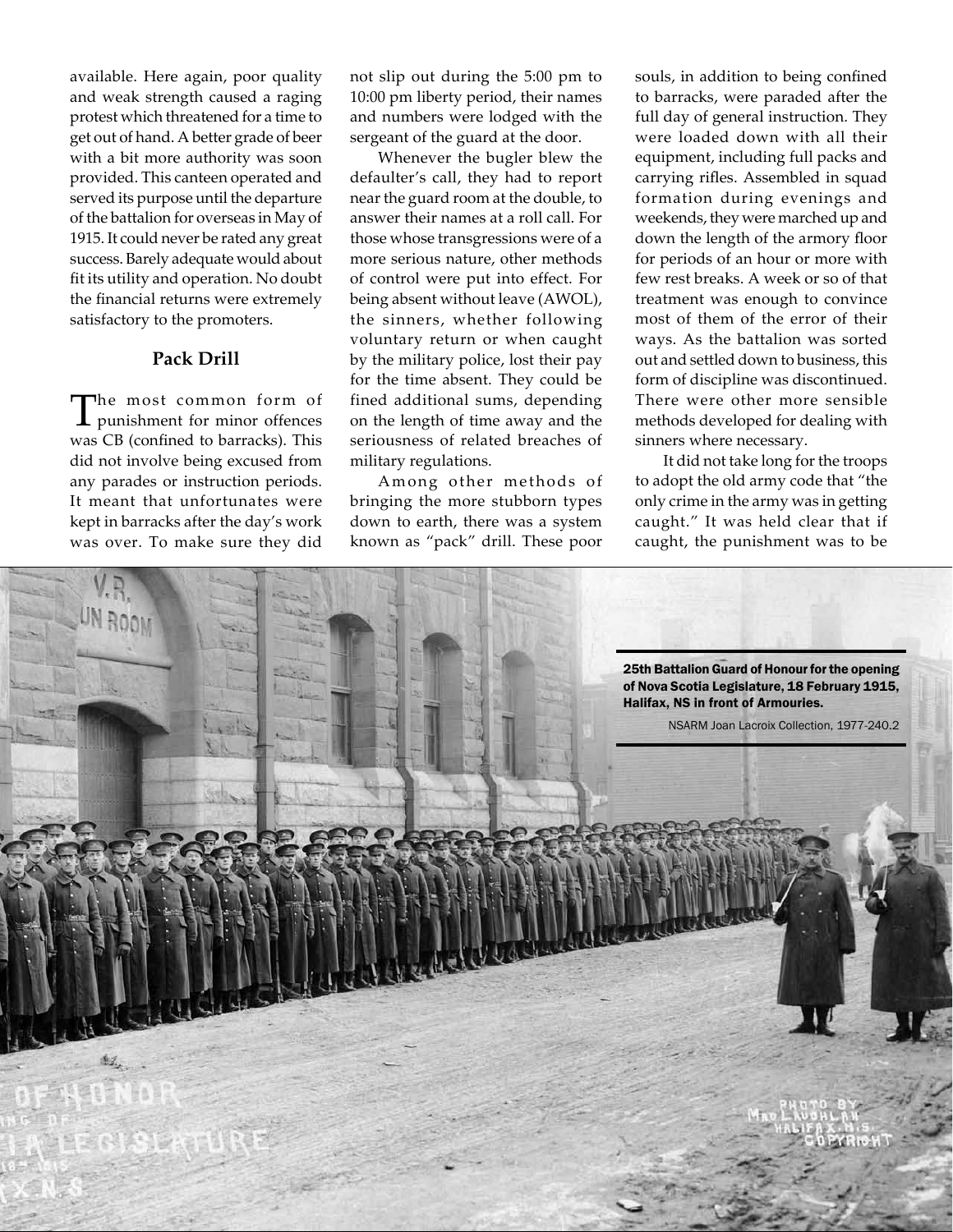

Above and opposite: 25th Battalion marching along South Park Street turning into Spring Garden Road, Halifax, before embarking for Europe, May 1915.

taken like a man without whimpering or resentment. Where resentment did arise it was usually due to being wrongly accused and punished, or in feeling the sentence too severe or vicious when given for some minor offence.

# **Kit Inspection**

Farlier in this record details are given of the various items of kit and equipment graciously bestowed by a kindly government on each eagre candidate for military service. Having done so, the next problem was to convince the recipients of the importance of retaining possession of these gifts intact and carefully preserving them as custodians for the rightful owners, "the Department of Militia and Defence."8

Thus, another burden was added to the already overloaded and disillusioned military infant class: kit inspection. At irregular intervals and calculated short notice, the men were made to produce and display for review all of their official possessions. Depending on the time and location, a pattern for laying out the items was prescribed. The inspecting party took careful note of all missing pieces. Shortages were replaced from

quartermaster's stores and the cost charged to the unfortunate losers.

Numerous methods developed for avoiding the sacrifice of hardearned cash under this type of official pressure. A convenient absence on duty elsewhere at the time of inspection was helpful, as was the temporary loan of missing items from some companion in another company already past this barrier a few hours or even a few minutes earlier. This involved quick sleight of hand, with the same or similar pieces being passed from one to another. This was doubtful, but worth trying as a last resort. A temporary loan from some sympathetic company quartermaster sergeant or his storeman, frequently at the subsequent cost of a couple of beers or a packet of cigarettes, also worked. Outright theft from some less alert or green recruit was not unknown.

This touched a borderline about what could or could not be stolen from a comrade. Officially, it was a severe army sin but was viewed with considerable lenience by the rank and file. It was alright to pinch his knife, fork or spoon, his "hussif" or holdall, but God help you if you ever touched his food or water. Those two things were always sacred and any man who

broke that code never did it a second time.

## **1914 Hippies**

 $\sqrt{\ }$  any pictures taken at the time reveal a temporary leaning toward cultivation of mustaches as a distinctive touch. While beards were permitted if not encouraged in the navy, they were completely taboo under army regulations. On the contrary, mustaches were allowed and very much in style. No special permission was required, so the competition both as to size and variety provided a certain amount of interest throughout the ranks. It may now be hard to realize that in 1914 mustache wax was in fact a commercial commodity, quite widely used to achieve desired effects. Some were grown with the longest possible ends, then heavily waxed and turned up in real Kaiser Bill style. Others had the waxed ends extended straight out as far as they could be persuaded to grow. Many were what later became known through Bairnsfather's drawings<sup>9</sup> as the "Old Bill' type: rather ragged and lacking any clearly defined contours. Another name for that lot was "soup strainers." Some were just plain busy,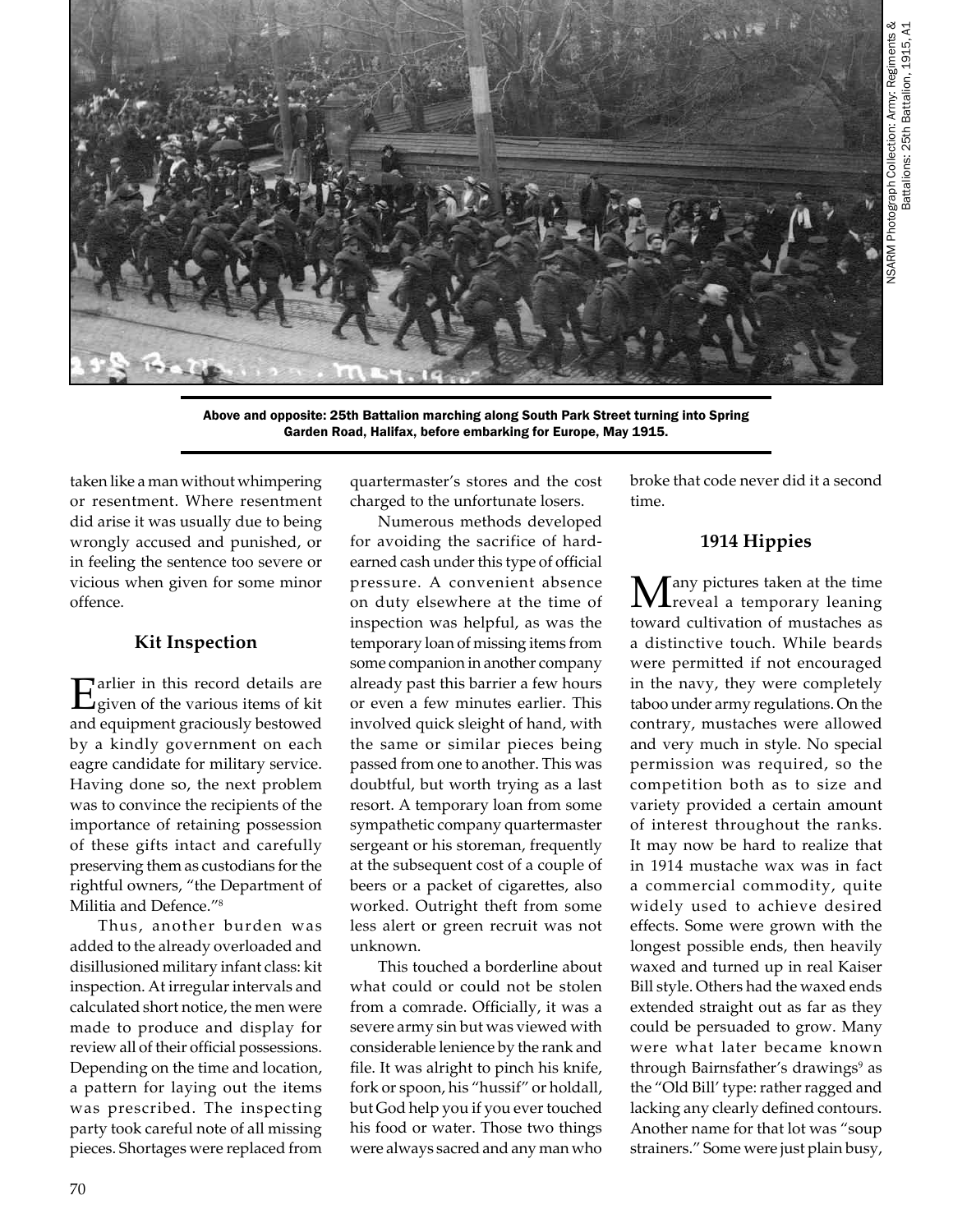

close cut and trimmed to suit the owner's ideas of comfort and manly appearance.

Advocates of these facial adornments sometimes justified their growth by claiming that shaving the upper lip was bad for the eyesight. Gradually interest slackened and most of the mustached group returned to the normal clean-shaven habit. A few old-timers stuck it out and treasured their facial masterpieces to the end of their army service.

# **Army Diet**

 $A$ <sup>uthorities of that period seemed</sup> to regard food simply as a supply of adequate and acceptable fuel to stoke the human boiler. Evidently it was expected to generate the necessary amount of energy to keep soldiers alive and strong enough to absorb the shocks of army existence. Such things as vitamins, proteins and balanced diets were unheard of and never mentioned.

The 25th did not suffer from any lack of sufficient nourishment. Compared to the standards of homecooked choice and variety, there was a distinct difference. The catering, if so it could be called, leaned heavily on bread, bacon, cheese, jam, tea and baked beans. One meal per day usually was based on meat and vegetables, largely potatoes, turnips and cabbage. There was an

occasional roast, but generally in the form of stew. Now and then a pie was offered. Those in the kitchens, while listed as cooks, would scarcely qualify for the title of chefs. Some of their efforts in the line of pastry were almost historical. Concerning cheese and jam particularly, most Canadians did not mind modest portions with other foods now and then. To be asked to consume these two items daily, in pound lots in order to survive, was more than most of them could endure.

In the men's search for variety, the local restaurants did a fine business whenever the cash position of the troops would permit. For some weeks at the start, the doctor and his staff entertained each morning a sick parade of upwards of 100 men, complaining of stomach disorders. The manufacturers of the standard army remedy, Number 9s,<sup>10</sup> must have been able to declare several extra dividends from the profits on the increased volume of business thus developed. Those with family connections or friends in the Halifax area were treated to home-cooked meals from time to time. For the majority it was army cooking all the way.

Many soldiers are never happy until they have something to growl or grouse about. Food is always a prime subject for complaint. Frequently the loudest protests come from those

who in fact are getting more and better food than they ever previously enjoyed. In all fairness, it should be here recorded that the quality and quantity of the food was very good. It was monotonous at times and its preparation left much to be desired for flavour and service. Even so, the real proof was evident in the condition of the men as the weeks passed. At no time before or after were they in as fine physical shape as during the months of their training period. They stood erect and strong, without an ounce of excess fat, cleareyed, clean-skinned and fit as men could be made. The test came when they were called upon to withstand the conditions they had to face and endure a few months later as they entered active service at the front in France and Belgium.

# **Rum Doings**

Other problems quickly developed<br>as recruiting proceeded and the armory was filled with some 1,200 men. Contrary to all rules and regulations, those so inclined succeeded in bringing in bottles of assorted alcoholic beverages. In those days all liquors were more mature, smoother, and with greater authority than their current namesakes. It was long before Mackenzie King put water in the whisky and then taxed us on the water.<sup>11</sup>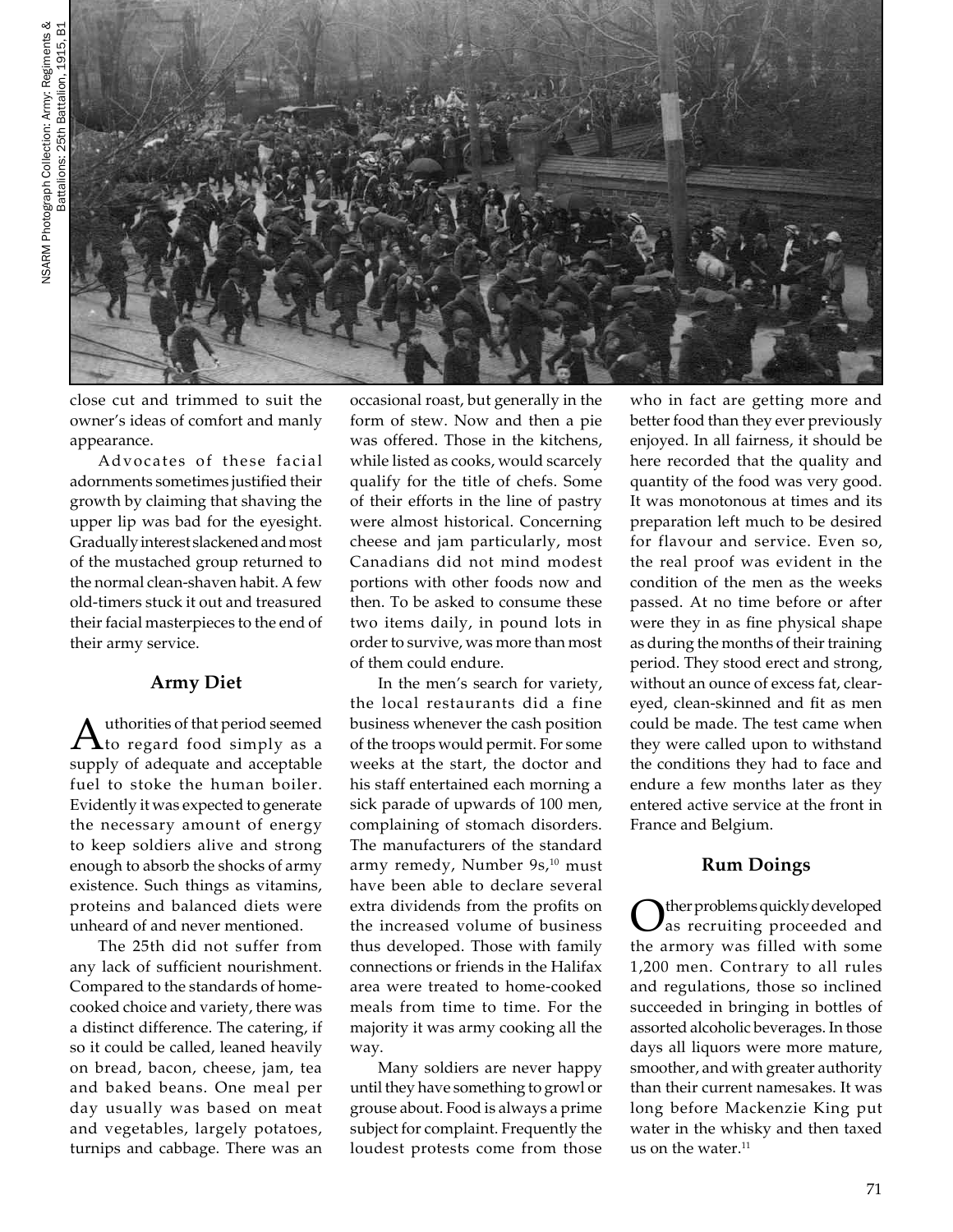In a hot and crowded barrack room, a couple of quarts of forty overproof Demerara rum uncorked and consumed to wash down tasty bits of dry salt cod or dried capelin could perfume the air beyond description. The effect on the proprietors was equally drastic and the resulting turmoil easy to imagine.

Every possible effort was made to control and prevent this practice. Every man was checked and searched at the guard room when returning from travels outside. A very few trying to get by at that point had their bottles taken from them and were made to answer to the authorities the next day. Extra men were posted at the sides of the building to prevent any attempt to hoist bottles by rope from the streets to the windows. In spite of all these precautions a considerable flow continued.

In pursuing our study of this situation, attention must turn to the design of the armory building. At the southwest corner near the intersection of North Park Street and Armory Place there is a round tower. Inside this tower is a circular staircase with steps going down to the basement and the main stairs leading up to the gallery and the rooms connecting to it. At the main floor level there were openings in the stonework about 12" wide by 24" high, evidently intended as ventilation inlets for a certain amount of fresh air. There is no record of who was the first bright soul to realize the possibilities of these openings.

Someone certainly did, because it was quite simple to place a bottle on the ground close to the least visible opening and then report to the guard room for return to barracks. After being well checked, searched and certified as beyond suspicion, the owner of the liquid merchandise only had to enter the tower out of sight of the guard room, reach through the opening and pull in his precious deposit. He could then proceed up the stairs to his quarters in perfect safety and receive a warm welcome from his thirsty associates. This very effective procedure continued successfully for several weeks. Alas, like many other such arrangements the good news gradually spread. Somewhere along the line the provost sergeant discovered the details of the whole operation.

This suggested several interesting possibilities. After some thought he consulted with a sergeant due for guard duty a day or two later. Also, he enlisted the assistance of the sergeant tailor whose personal quarters and tailoring shop were located in the basement not far from the bottom of the tower stairs. It was arranged that when the sergeant took over the guard the provost sergeant would watch the openings from a safe position. When he saw a deposit being made, he would rap twice with his cane on the entrance door. Then the sergeant of the guard would take plenty of time to check the incoming man or men. While this was going on, the provost sergeant would proceed to collect the bottle or bottles, bring them in under his coat and deposit them for safekeeping with the sergeant tailor in the basement.

It was not hard to foresee the result of these manoeuvres. First of all the original owners nearly wrecked their arms reaching through the openings, trying to find their bottles which by then were long gone. Then, they came back to the guard room with requests to be allowed out for only a brief interval because of some forgotten errand which demanded immediate attention. To all such pleadings the sergeant of the guard refused any permission, which of course could only result in loud protests and harsh words from the injured parties. In the end the sergeant's weight prevailed and the disappointed and angry lower ranks were forced to go to bed minus their anticipated night cap.

The harvest of that night's work kept the three sergeants supplied

with a private stock of assorted select brands of winter comfort for several weeks. The losers took their disaster without much personal illwill toward the group which had outguessed them. There could not be any repeat, as with the former secret now common knowledge, the openings were fixed with heavy iron bars leaded into the stone. The openings between bars were much too small to permit any bottles to be pulled through. It had been a fine idea while it worked, but like many others it was too good to last. Once in a while an odd bottle did get through the gate to the inside, but the main flow had been blocked. An improved degree of nocturnal peace prevailed from then on.

# **The Officers**

A quick look at the record shows<br>that the original officers were drawn from the different then existing militia regiments in Halifax and throughout the province. While all of them had some rough understanding of military organization and formation movement, it must be admitted that they were in most respects just as green as the men they were trying to train and command. It would hardly be correct to describe many of them as dedicated to the army as a profession.

It is fair to say that the officers of the 25th Battalion as a group compared very favourably with those in other units of the Canadian army at the time. Naturally some were better than others. When the curtain finally went up and they faced active combat service, they fully justified the confidence which had been placed in them. Many of them were far better than just good and proved it at the cost of their own lives.

One or two incidents during the training period in Halifax are worth a brief review. In those days officers were required to own and periodically carry swords. In addition